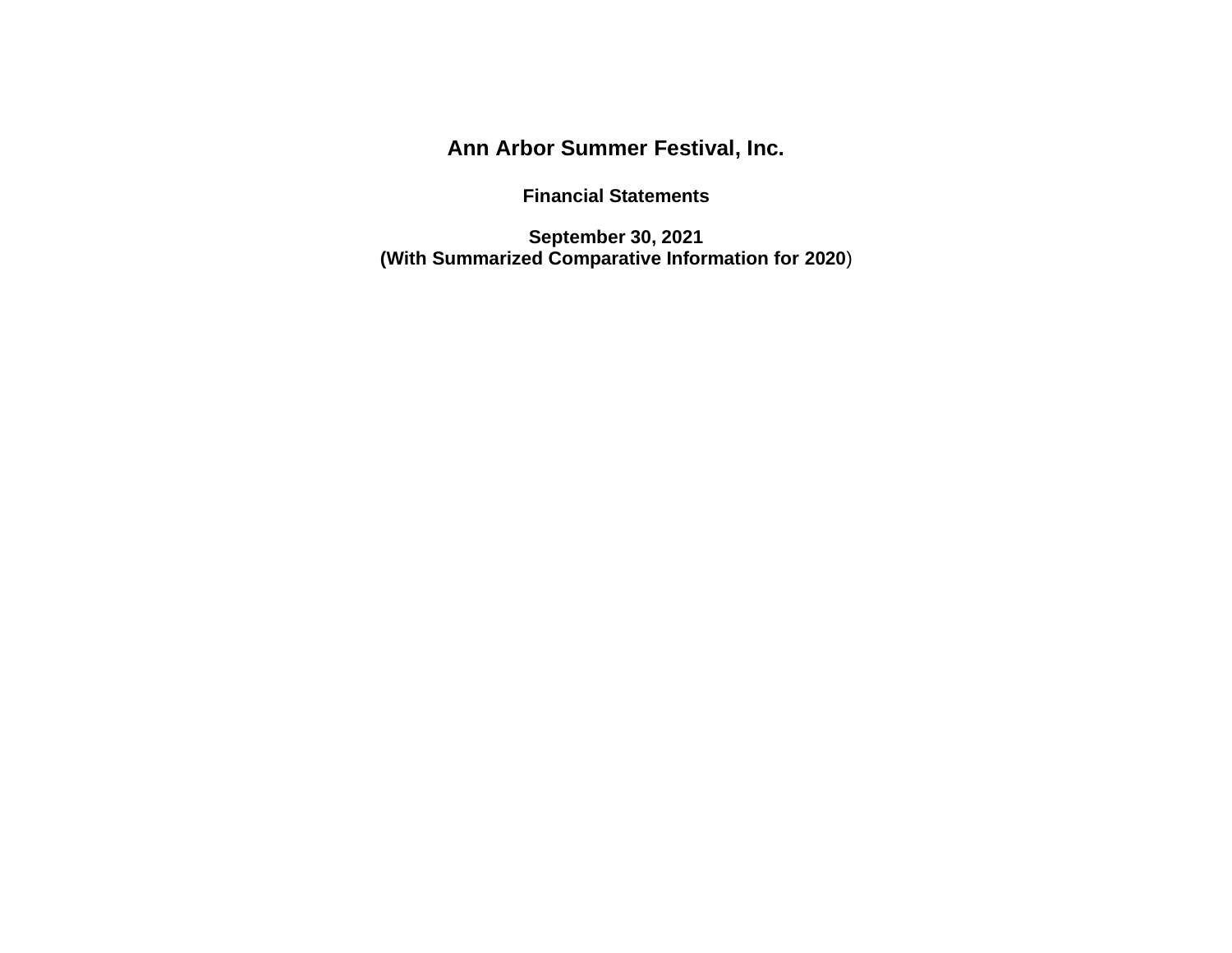# **Table of Contents**

|                                         | Page |
|-----------------------------------------|------|
| <b>Independent Auditors' Report</b>     | 1    |
| <b>Basic Financial Statements</b>       |      |
| <b>Statement of Financial Position</b>  | 3    |
| <b>Statement of Activities</b>          | 5    |
| <b>Statement of Cash Flows</b>          | 6    |
| <b>Statement of Functional Expenses</b> | 7    |
| Notes to the Financial Statements       | 8    |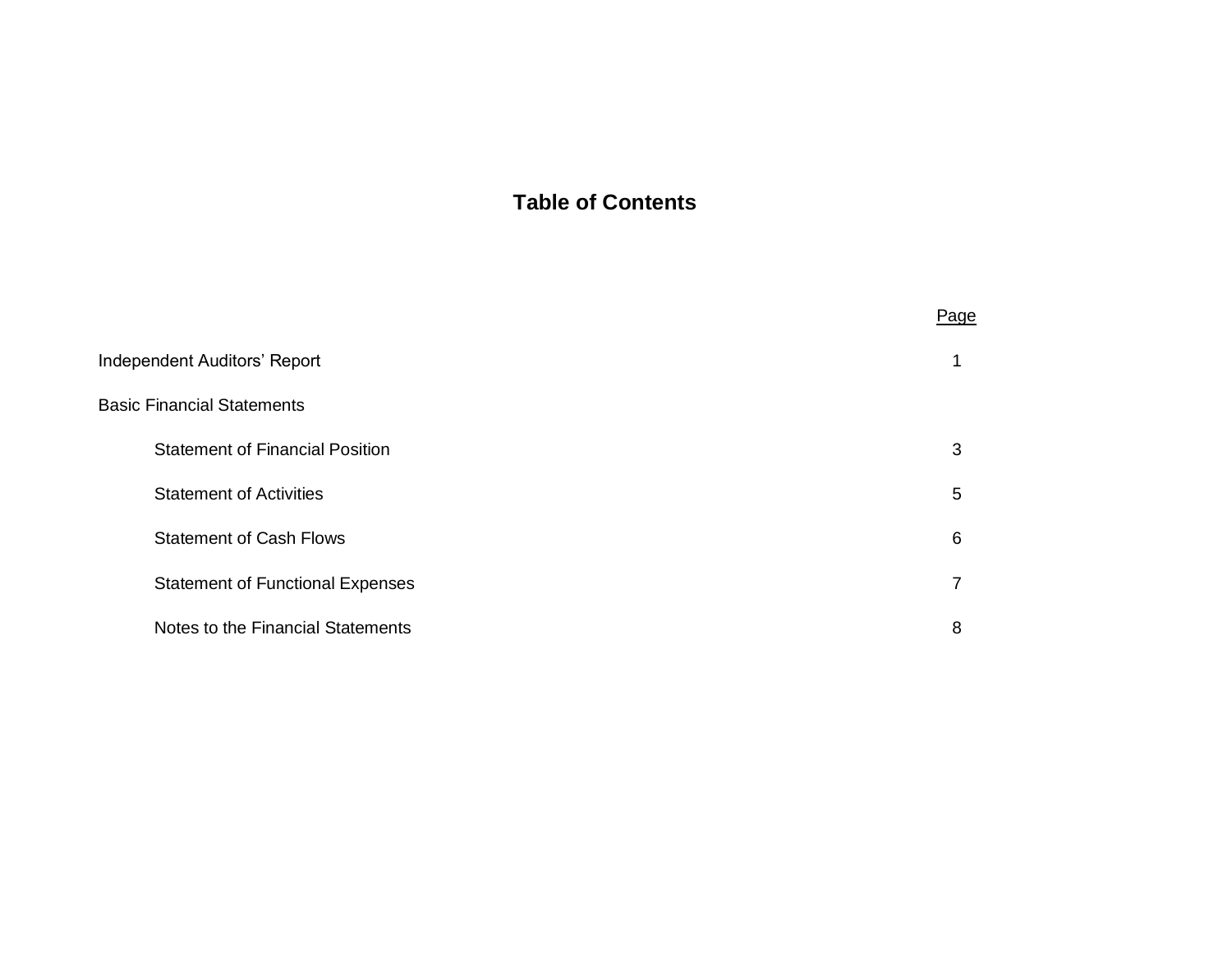

800.968.0010 | yeoandyeo.com

# **Independent Auditors' Report**

Management and the Board of Directors Ann Arbor Summer Festival, Inc. Ann Arbor, MI

We have audited the accompanying financial statements of Ann Arbor Summer Festival, Inc. which comprise the statement of financial position as of September 30, 2021, and the related statements of activities, functional expenses, and cash flows for the year then ended, and the related notes to the financial statements.

#### **Management's Responsibility for the Financial Statements**

Management is responsible for the preparation and fair presentation of these financial statements in accordance with accounting principles generally accepted in the United States of America; this includes the design, implementation, and maintenance of internal control relevant to the preparation and fair presentation of financial statements that are free from material misstatement, whether due to fraud or error.

#### **Auditors' Responsibility**

Our responsibility is to express an opinion on these financial statements based on our audit. We conducted our audit in accordance with auditing standards generally accepted in the United States of America. Those standards require that we plan and perform the audit to obtain reasonable assurance about whether the financial statements are free of material misstatement.

An audit involves performing procedures to obtain audit evidence about the amounts and disclosures in the financial statements. The procedures selected depend on the auditors' judgment, including the assessment of the risks of material misstatement of the financial statements, whether due to fraud or error. In making those risk assessments, the auditor considers internal control relevant to the entity's preparation and fair presentation of the financial statements in order to design audit procedures that are appropriate in the circumstances, but not for the purpose of expressing an opinion on the effectiveness of the entity's internal control. Accordingly, we express no such opinion. An audit also includes evaluating the appropriateness of accounting policies used and the reasonableness of significant accounting estimates made by management, as well as evaluating the overall presentation of the financial statements.

We believe that the audit evidence we have obtained is sufficient and appropriate to provide a basis for our audit opinion.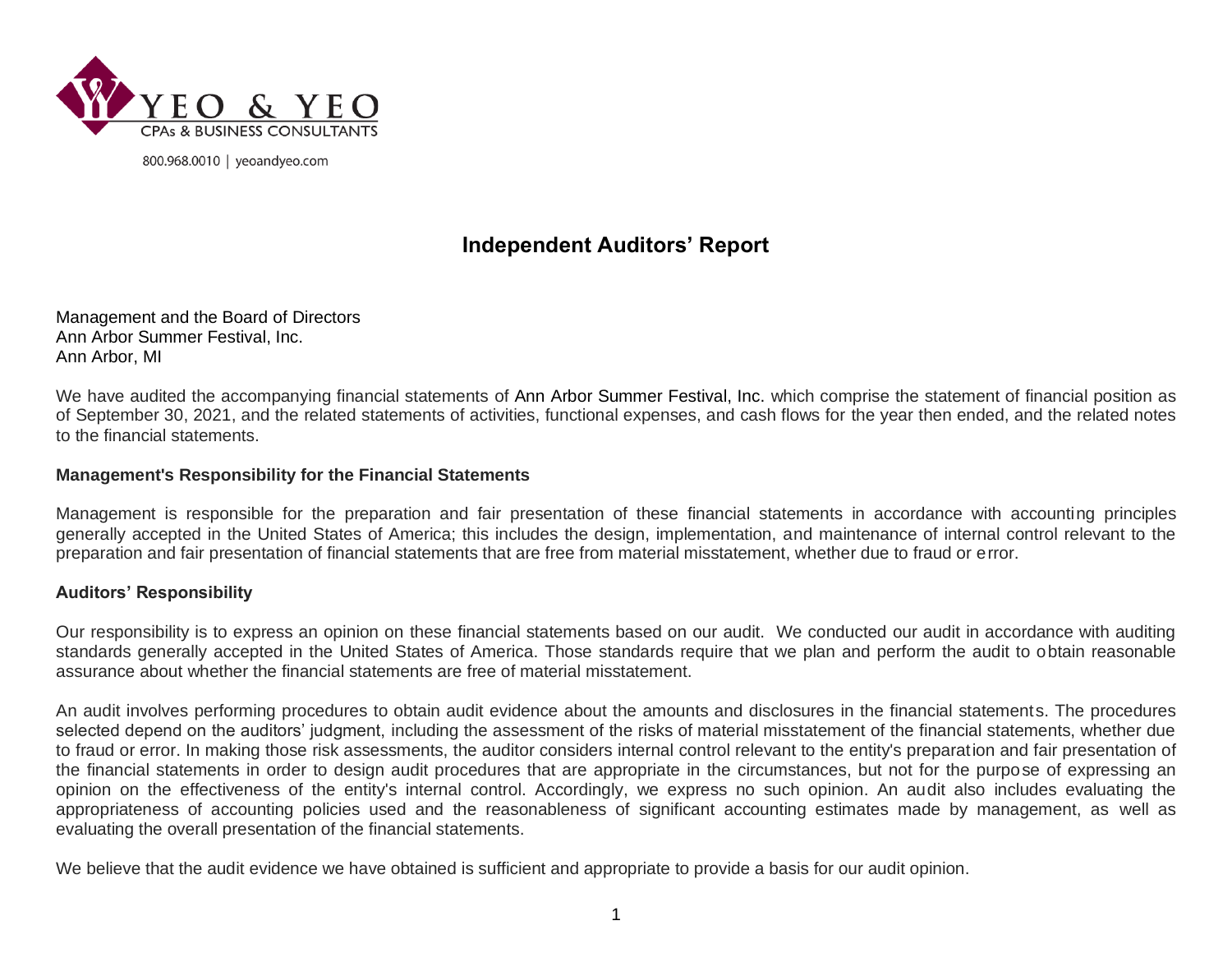### **Opinion**

In our opinion, the financial statements referred to above present fairly, in all material respects, the financial position of Ann Arbor Summer Festival, Inc. as of September 30, 2021, and the changes in its net assets and its cash flows for the year then ended in accordance with accounting principles generally accepted in the United States of America.

#### **Report on Summarized Comparative Information**

We have previously audited the Ann Arbor Summer Festival, Inc.'s 2020 financial statements, and we expressed an unmodified audit opinion on those audited financial statements in our report dated January 19, 2021. In our opinion, the summarized comparative information presented herein as of and for the year ended September 30, 2020, is consistent, in all material respects, with the audited financial statements from which it has been derived.

yeo & yeo, P.C.

Ann Arbor, Michigan February 22, 2022

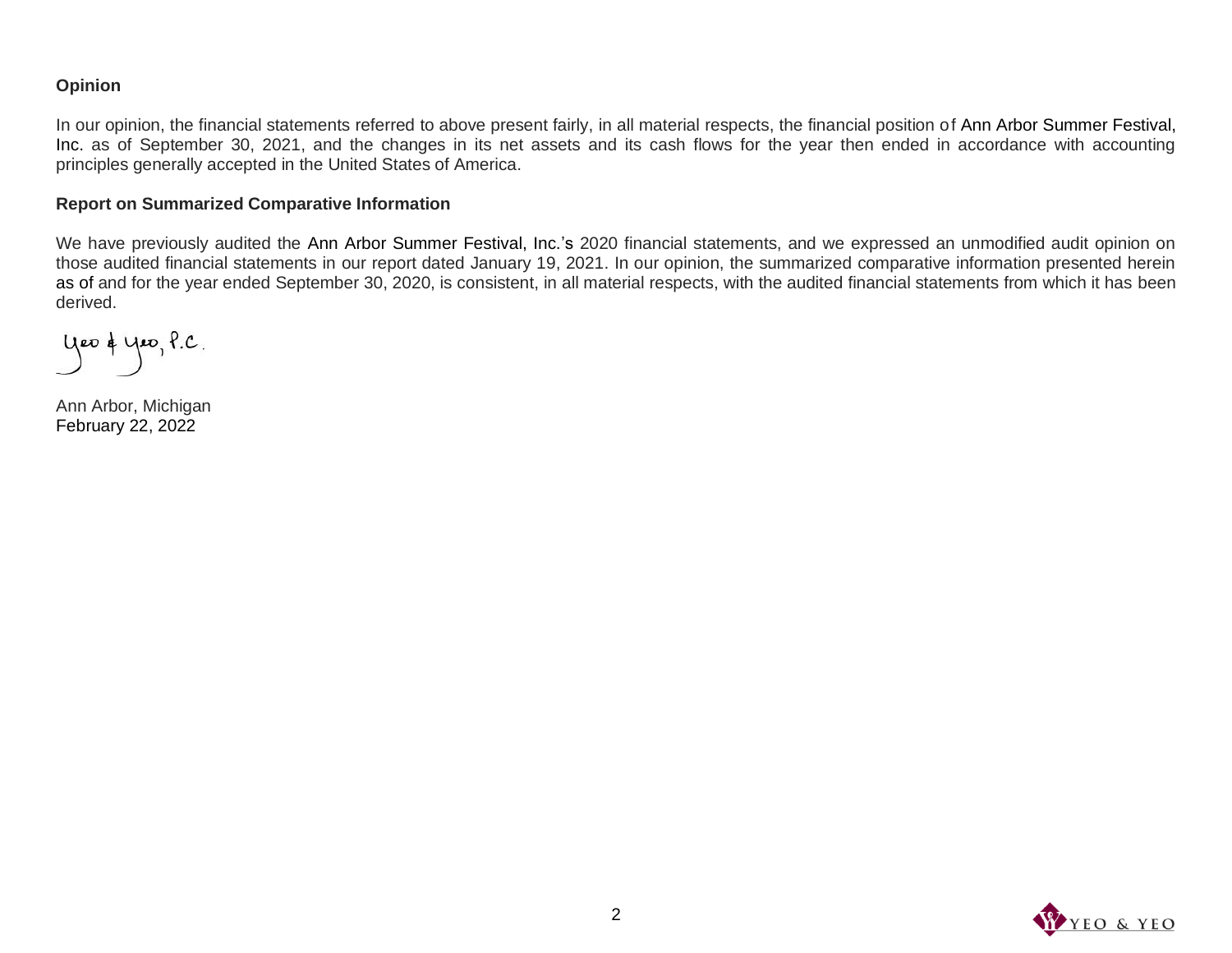#### **Ann Arbor Summer Festival, Inc. Statement of Financial Position (With Summarized Comparative Information for 2020) September 30, 2021**

|                                          |    | 2021       | 2020 |                          |
|------------------------------------------|----|------------|------|--------------------------|
| <b>Assets</b>                            |    |            |      |                          |
| <b>Current assets</b>                    |    |            |      |                          |
| Cash and cash equivalents                | \$ | 294,519 \$ |      | 194,800                  |
| Grants receivable                        |    | 3,600      |      | 4,500                    |
| Promises to give                         |    | 53,436     |      | 51,809                   |
| Prepaid expenses                         |    | 3,050      |      | 3,069                    |
| Total current assets                     |    | 354,605    |      | 254,178                  |
| Noncurrent assets                        |    |            |      |                          |
| Restricted cash                          |    | 150        |      | 950                      |
| <b>Restricted investments</b>            |    | 368,697    |      | 303,386                  |
| Promises to give, net of current portion |    | 2,500      |      | $\overline{\phantom{0}}$ |
| Property and equipment, net              |    | 9,435      |      | 8,082                    |
| Total noncurrent assets                  |    | 380,782    |      | 312,418                  |
| <b>Total assets</b>                      |    | 735,387    |      | 566,596                  |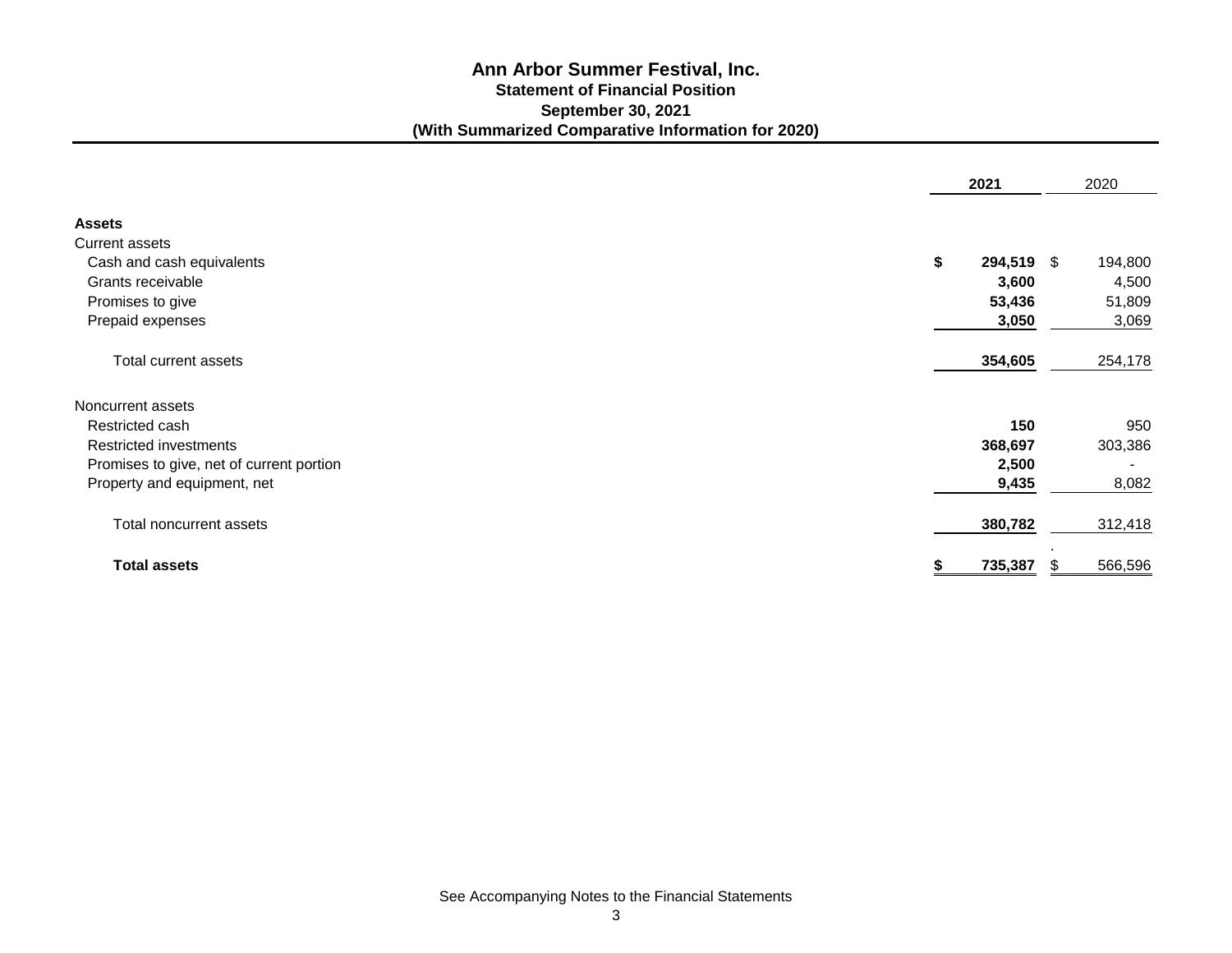### **Ann Arbor Summer Festival, Inc. Statement of Financial Position (With Summarized Comparative Information for 2020) September 30, 2021**

|                                         | 2021              | 2020          |  |
|-----------------------------------------|-------------------|---------------|--|
| <b>Liabilities and net assets</b>       |                   |               |  |
| <b>Current liabilities</b>              |                   |               |  |
| Accounts payable                        | \$<br>$11,368$ \$ | 8,313         |  |
| Accrued expenses                        | 30,318            | 7,657         |  |
| Deferred revenue                        | 15,000            | 31,250        |  |
| Advance refunding                       | 10,000            | 10,000        |  |
| Long-term debt, current portion         | ۰                 | 56,080        |  |
| <b>Total current liabilities</b>        | 66,686            | 113,300       |  |
| Long-term liabilities                   |                   |               |  |
| Long-term debt, net of current portion  | ٠                 | 36,252        |  |
| <b>Total liabilities</b>                | 66,686            | 149,552       |  |
| Net assets                              |                   |               |  |
| Without donor restrictions              |                   |               |  |
| Undesignated                            | 252,176           | 1,662         |  |
| Endowment earnings                      | 136,235           | 73,108        |  |
| Total without donor restrictions        | 388,411           | 74,770        |  |
| With donor restrictions                 |                   |               |  |
| Purpose restrictions                    | 13,678            | 24,526        |  |
| Time-restricted for future periods      | 34,000            | 86,520        |  |
| Endowment corpus                        | 232,612           | 231,228       |  |
| Total with donor restrictions           | 280,290           | 342,274       |  |
| Total net assets                        | 668,701           | 417,044       |  |
| <b>Total liabilities and net assets</b> | 735,387<br>\$     | 566,596<br>\$ |  |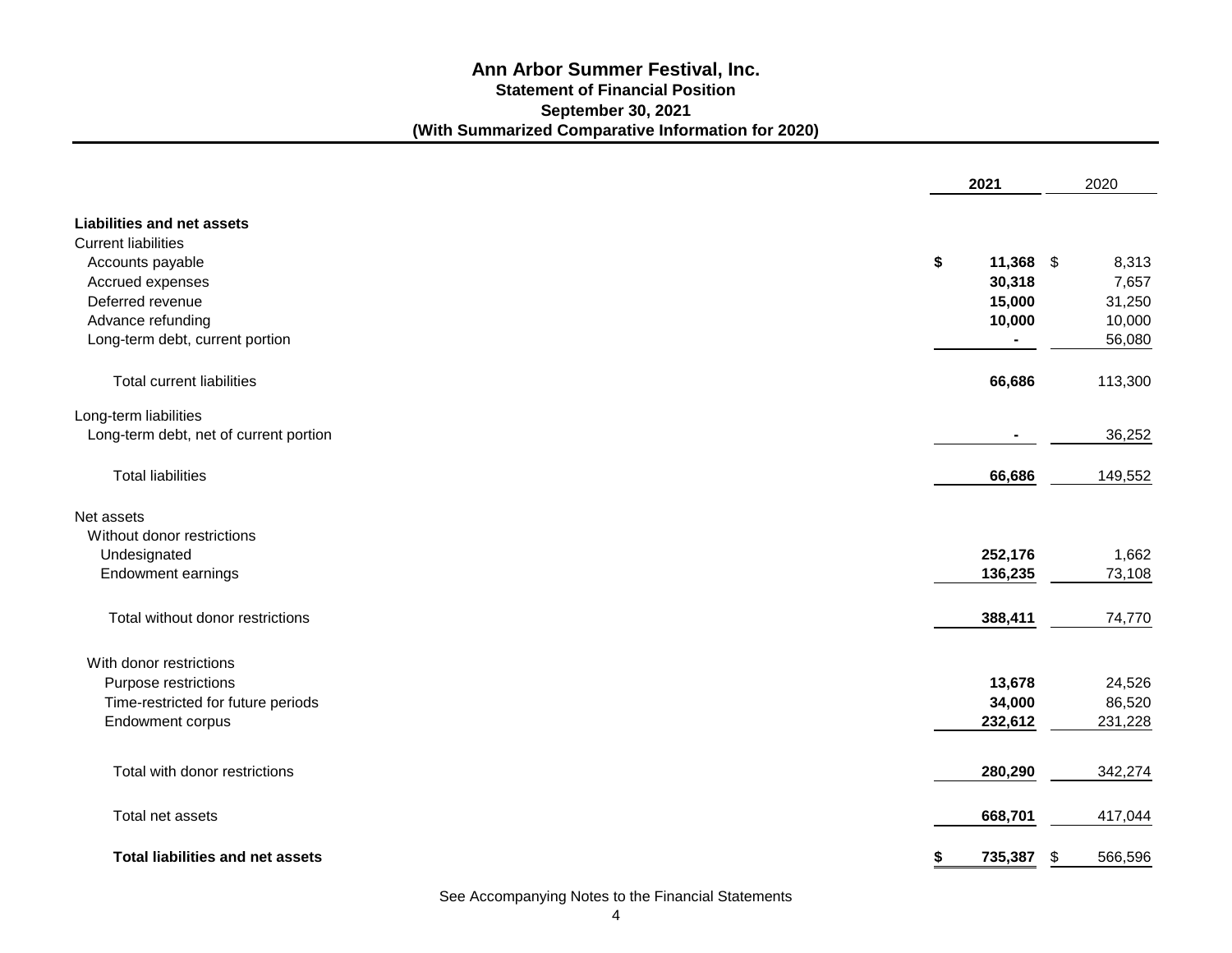### **Ann Arbor Summer Festival, Inc. Statement of Activities (With Summarized Comparative Information for 2020) For the Year Ended September 30, 2021**

|                                           | Without donor<br>restrictions | With donor<br>restrictions | 2021            | 2020          |
|-------------------------------------------|-------------------------------|----------------------------|-----------------|---------------|
| Revenue, support and gains (losses)       |                               |                            |                 |               |
| <b>Ticketed series sales</b>              | \$<br>23,482 \$               |                            | 23,482 \$<br>\$ | 3,425         |
| Top of the Park sales                     | 443                           |                            | 443             | 184           |
| Contributions                             | 277,258                       | 6,384                      | 283,642         | 207,158       |
| PPP loan forgiveness                      | 185,798                       |                            | 185,798         |               |
| Sponsorships                              | 67,450                        |                            | 67,450          | 180,864       |
| Grants                                    | 313,834                       | 152                        | 313,986         | 185,472       |
| In-kind contributions                     | 21,119                        |                            | 21,119          | 20,000        |
| Other revenue                             | 1,141                         |                            | 1,141           | 1,802         |
| Interest and dividend income              | 2,743                         |                            | 2,743           | 6,313         |
| Realized gain on investments              | 347                           |                            | 347             | 964           |
| Unrealized gain on investments            | 60,168                        |                            | 60,168          | 19,746        |
| Net assets released from restrictions     | 68,520                        | (68, 520)                  | ۰               |               |
| Total revenue, support and gains (losses) | 1,022,303                     | (61, 984)                  | 960,319         | 625,928       |
| <b>Expenses</b>                           |                               |                            |                 |               |
| Program services                          | 389,461                       |                            | 389,461         | 259,973       |
| Support                                   |                               |                            |                 |               |
| Management and general                    | 204,485                       |                            | 204,485         | 155,787       |
| Fundraising                               | 114,716                       |                            | 114,716         | 112,810       |
| Total support                             | 319,201                       |                            | 319,201         | 268,597       |
| Total expenses                            | 708,662                       |                            | 708,662         | 528,570       |
| Change in net assets                      | 313,641                       | (61, 984)                  | 251,657         | 97,358        |
| Net assets - beginning of year            | 74,770                        | 342,274                    | 417,044         | 319,686       |
| Net assets - end of year                  | 388,411<br>\$                 | 280,290<br>\$              | 668,701<br>S.   | 417,044<br>\$ |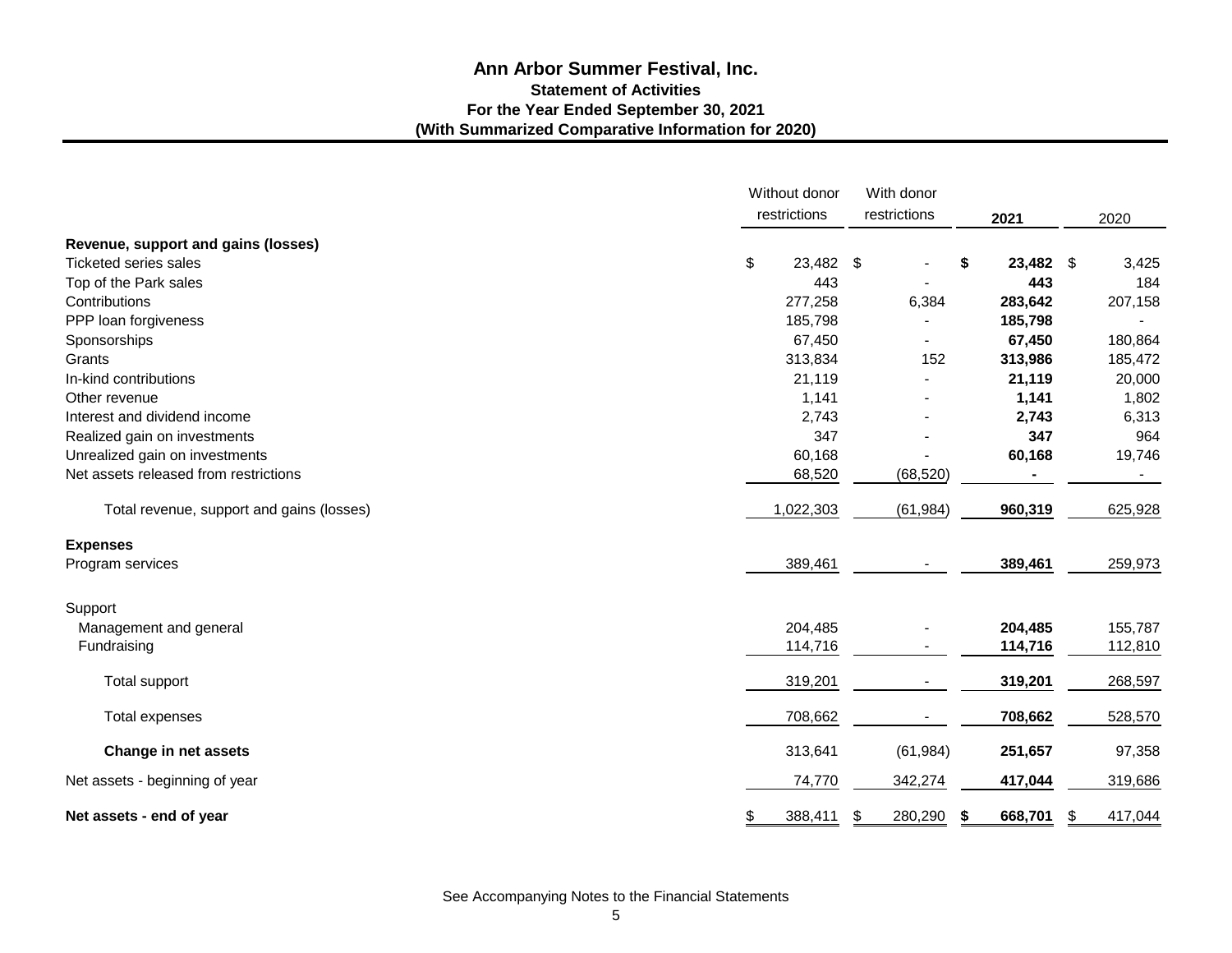#### **Ann Arbor Summer Festival, Inc. Statement of Cash Flows For the Year Ended September 30, 2021 (With Summarized Comparative Information for 2020)**

|                                                                 |                  | 2020          |  |
|-----------------------------------------------------------------|------------------|---------------|--|
| Cash flows from operating activities                            |                  |               |  |
| Change in net assets                                            | 251,657 \$<br>\$ | 97,358        |  |
| Items not requiring cash                                        |                  |               |  |
| Depreciation                                                    | 5,592            | 5,035         |  |
| Gain on extinguishment of debt                                  | (92, 332)        |               |  |
| Unrealized gain on investments                                  | (60, 168)        | (19, 746)     |  |
| Realized gain on investments                                    | (347)            | (964)         |  |
| Changes in operating assets and liabilities                     |                  |               |  |
| Grants receivable                                               | 900              | 1,488         |  |
| Promises to give                                                | (4, 127)         | (51, 758)     |  |
| Prepaid expenses                                                | 19               | 2,159         |  |
| Accounts payable                                                | 3,055            | (41, 507)     |  |
| Accrued expenses                                                | 22,661           | (3,676)       |  |
| Deferred revenue                                                | (16, 250)        | 31,250        |  |
| Net cash provided by operating activities                       | 110,660          | 19,639        |  |
| Cash flows from investing activities                            |                  |               |  |
| Purchases of investments                                        | (4,796)          | (30, 351)     |  |
| Purchases of property and equipment                             | (6, 945)         |               |  |
| Net cash used by investing activities                           | (11, 741)        | (30, 351)     |  |
| Cash flows from financing activities                            |                  |               |  |
| PPP loan proceeds                                               |                  | 92,332        |  |
| Collections of contributions conditional in nature              |                  | 10,000        |  |
| Net cash provided by financing activities                       |                  | 102,332       |  |
| Net change in cash, cash equivalents, and restricted cash       | 98,919           | 91,620        |  |
| Cash, cash equivalents, and restricted cash - beginning of year | 195,750          | 104,130       |  |
| Cash, cash equivalents, and restricted cash - end of year       | 294,669          | \$<br>195,750 |  |
| Cash, cash equivalents, and restricted cash                     |                  |               |  |
| Cash and cash equivalents (current)                             | 294,519 \$<br>S  | 194,800       |  |
| Restricted cash                                                 | 150              | 950           |  |
| Total cash, cash equivalents, and restricted cash               | 294,669<br>\$    | \$<br>195,750 |  |

See Accompanying Notes to the Financial Statements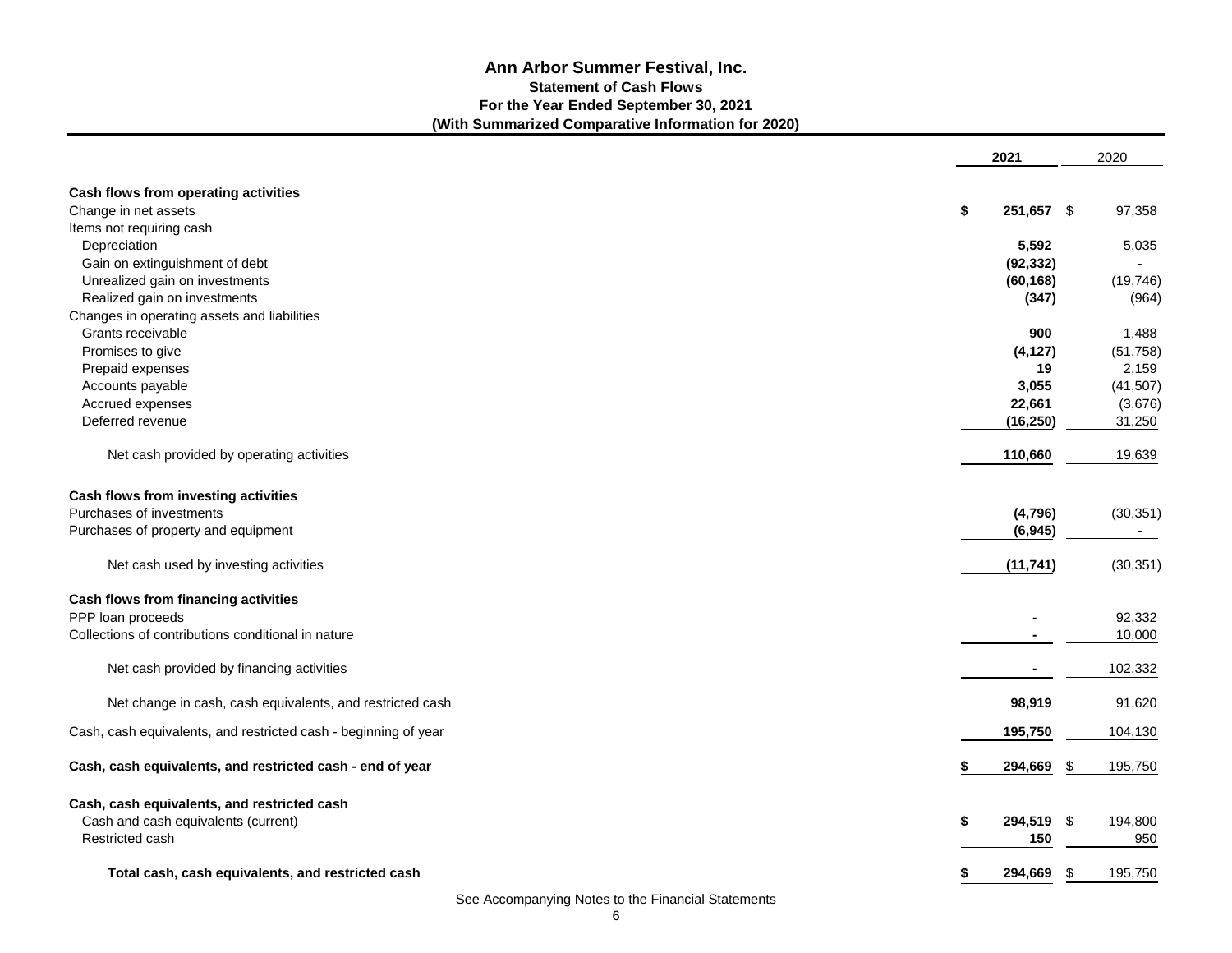#### **Ann Arbor Summer Festival, Inc. Statement of Functional Expenses (With Summarized Comparative Information for 2020) For the Year Ended September 30, 2021**

|                                     |          | Program<br>Management    |                    |                    |               | <b>Total</b> |                   |  |
|-------------------------------------|----------|--------------------------|--------------------|--------------------|---------------|--------------|-------------------|--|
|                                     | Services |                          | and General        | Fundraising        | 2021          |              | 2020              |  |
|                                     |          |                          |                    |                    |               |              |                   |  |
| Salaries and related costs          | \$       |                          |                    |                    |               |              |                   |  |
| Salaries and wages<br>Payroll taxes |          | 149,519 \$<br>10,915     | 60,208 \$<br>4,355 | 82,321 \$<br>5,921 | 21,191        | 292,048 \$   | 233,829<br>19,689 |  |
| <b>Employee benefits</b>            |          | 15,347                   | 3,826              | 7,485              |               | 26,658       | 44,904            |  |
|                                     |          |                          |                    |                    |               |              |                   |  |
| Total salaries and related costs    | 175,781  |                          | 68,389             | 95,727             | 339,897       |              | 298,422           |  |
| Printing and postage                |          |                          | 3,079              | 11,170             |               | 14,249       | 12,562            |  |
| Insurance                           |          | 7,546                    | 8,156              |                    |               | 15,702       | 13,918            |  |
| <b>Utilities</b>                    |          | 5,314                    | 2,816              |                    |               | 8,130        | 2,587             |  |
| Operating supplies                  |          | 5,475                    | 4,707              |                    |               | 10,182       | 2,047             |  |
| Equipment rental and maintenance    |          | 21,608                   | 842                |                    |               | 22,450       | 7,107             |  |
| <b>Education outreach</b>           |          | $\blacksquare$           | 700                |                    |               | 700          | $\sim$            |  |
| Molly arts education - intern       |          | 9,936                    |                    |                    |               | 9,936        | 9,535             |  |
| Telephone and internet              |          |                          | 3,773              |                    |               | 3,773        | 3,558             |  |
| Computer maintenance                |          |                          | 10,778             |                    |               | 10,778       | 7,098             |  |
| Office supplies                     |          |                          | 1,778              |                    |               | 1,778        | 1,524             |  |
| Professional services               |          | $\blacksquare$           | 26,587             |                    | 26,587        |              | 29,610            |  |
| Books, subscriptions                |          | 1,047                    | 5,072              |                    |               | 6,119        | 6,334             |  |
| Visual arts                         |          | 2,000                    |                    |                    |               | 2,000        | $\sim$            |  |
| Cost of goods sold                  |          | 1,330                    |                    |                    |               | 1,330        | $\overline{a}$    |  |
| Artist fees                         |          | 73,838                   |                    |                    |               | 73,838       | 18,177            |  |
| Production services and contractors |          | 17,805                   | 2,600              |                    |               | 20,405       | 4,253             |  |
| Other production costs              |          | 696                      | 60                 |                    |               | 756          | 755               |  |
| Taxes and licenses                  |          | 2,761                    | 228                |                    |               | 2,989        | 2,819             |  |
| Professional development            |          | $\blacksquare$           | 1,790              |                    |               | 1,790        | 6,064             |  |
| Design fees                         |          | 38,500                   | 5,900              |                    |               | 44,400       | 30,000            |  |
| Rent                                |          | 3,210                    | 20,880             |                    |               | 24,090       | 20,085            |  |
| Artist hotels                       |          | 871                      |                    |                    |               | 871          | 361               |  |
| Box office                          |          | 23                       |                    |                    |               | 23           | 6,996             |  |
| Artist travel                       |          | 6,874                    | 54                 |                    |               | 6,928        | 3,396             |  |
| Credit card and bank fee            |          | 40                       | 4,395              | $\overline{a}$     |               | 4,435        | 3,772             |  |
| Security                            |          | 2,100                    |                    |                    |               | 2,100        |                   |  |
| Cultivation                         |          |                          |                    | 7,819              |               | 7,819        | 6,977             |  |
| Miscellaneous                       |          | 35                       | 933                |                    |               | 968          | 1,064             |  |
| Advertising                         |          | 12,671                   | 25,376             |                    | 38,047        |              | 24,514            |  |
| Depreciation                        |          | $\overline{\phantom{a}}$ | 5,592              |                    |               | 5,592        | 5,035             |  |
| Total expenses                      | \$       | 389,461                  | 204,485<br>\$      | \$<br>114,716      | 708,662<br>\$ | \$           | 528,570           |  |

See Accompanying Notes to the Financial Statements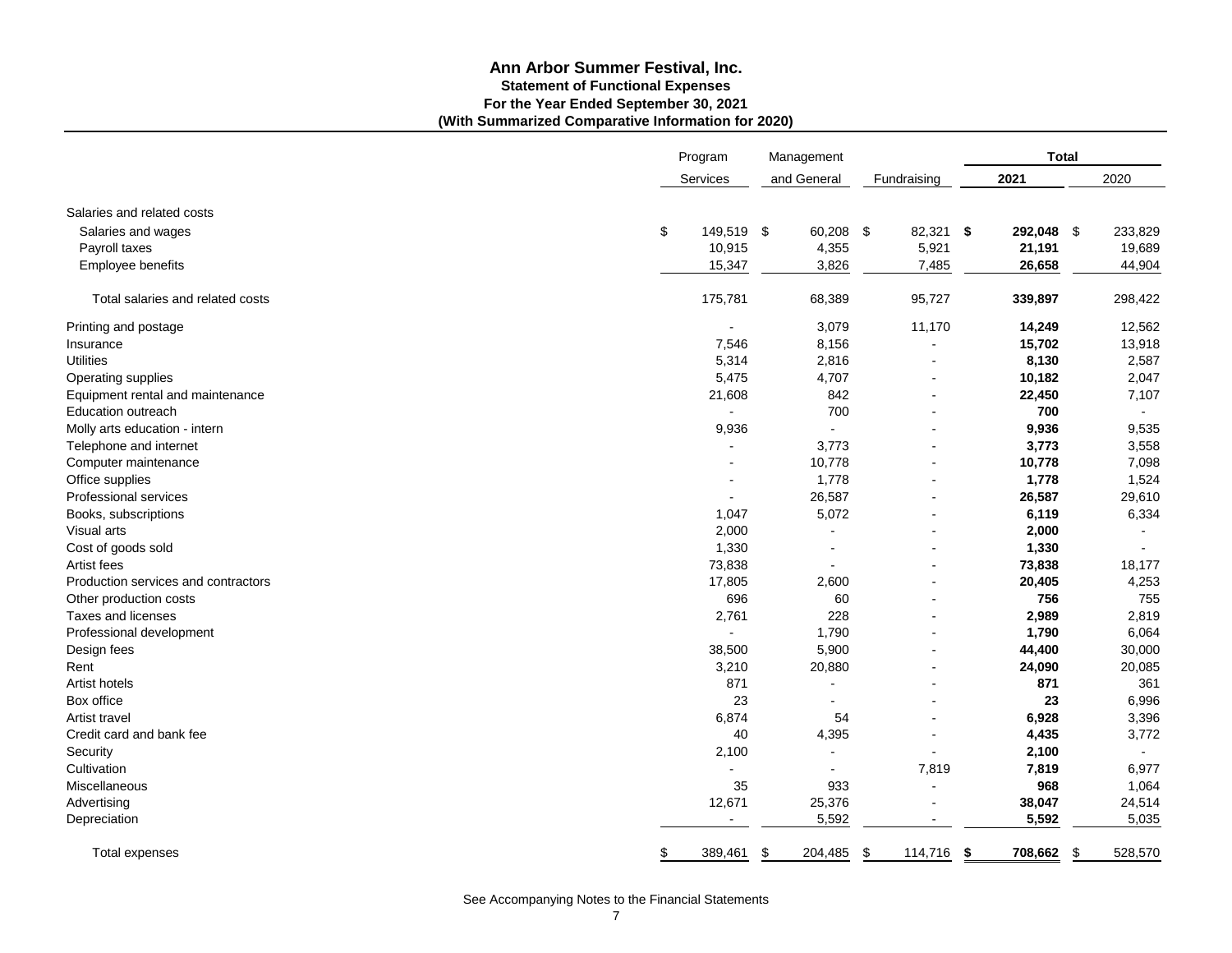#### **Note 1 - Summary of Significant Accounting Policies**

#### **Nature of Activities**

Ann Arbor Summer Festival, Inc. ("A2SF") is a Michigan non-profit, based in Ann Arbor, Michigan and incorporated in 1978. A2SF's mission is to present world-class celebration of arts and entertainment that enriches the cultural, economic, and social vitality of the region. A2SF is funded through ticket sales, concessions, contributions, and grants.

#### **Basis of Accounting**

The accompanying financial statements have been prepared on the accrual basis of accounting in accordance with accounting principles generally accepted in the United States of America.

#### **Basis of Presentation**

Net assets, revenues, gains, and losses are classified based on the existence or absence of donor or grantor imposed restrictions.

Accordingly, net assets and changes therein are classified and reported as follows:

Net assets without donor restrictions – Net assets available for use in general operations and not subject to donor (or certain grantor) restrictions. The governing board has designated, from net assets without donor restrictions, a board-designated endowment.

Net assets with donor restrictions – Net assets subject to donor (or certain grantor) imposed restrictions. Some donor imposed restrictions are temporary in nature, such as those that will be met by the passage of time or other events specified by the donor. Other donor imposed restrictions are perpetual in nature, where the donor stipulates that resources be maintained in perpetuity.

A2SF reports contributions restricted by donors as increases in net assets without donor restrictions if the restrictions expire (that is, when

a stipulated time restriction ends or purpose restriction is accomplished) in the reporting period in which the revenue is recognized. All other donor restricted contributions are reported as increases in net assets with donor restrictions, depending on the nature of the restrictions. When a restriction expires, net assets with donor restrictions are reclassified to net assets without donor restrictions and reported in the statement of activities as net assets released from restrictions.

#### **Comparative Financial Information**

The financial information for the year September 30, 2020 is presented for comparative purposes is not intended to be a complete financial statement presentation.

#### **Cash and Cash Equivalents**

A2SF considers all highly liquid investments purchased with maturity of three months or less to be cash equivalents. As of September 30, 2021 \$58,617 of cash and cash equivalents was in excess of the amount insured by the FDIC of the total bank deposits of \$308,617.

#### **Investments**

A2SF carries investments in marketable securities with readily determinable fair values and all investments in debt securities at their fair values in the statement of financial position. Investment income and gains and losses, including unrealized, are included in the change in net assets in the accompanying statement of activities as without donor restriction unless restricted by donor stipulation. Donated investments are recorded at fair market value at the date of gift. A2SF holds investments which are classified as available for sale and are recorded at fair value.

A2SF applies generally accepted accounting principles (GAAP) for fair value measurements of financial assets that are recognized or disclosed at fair value in the financial statements on a recurring basis. GAAP defines fair value as the price that would be received to sell an asset or paid to transfer a liability in an orderly transaction between market participants at the measurement date.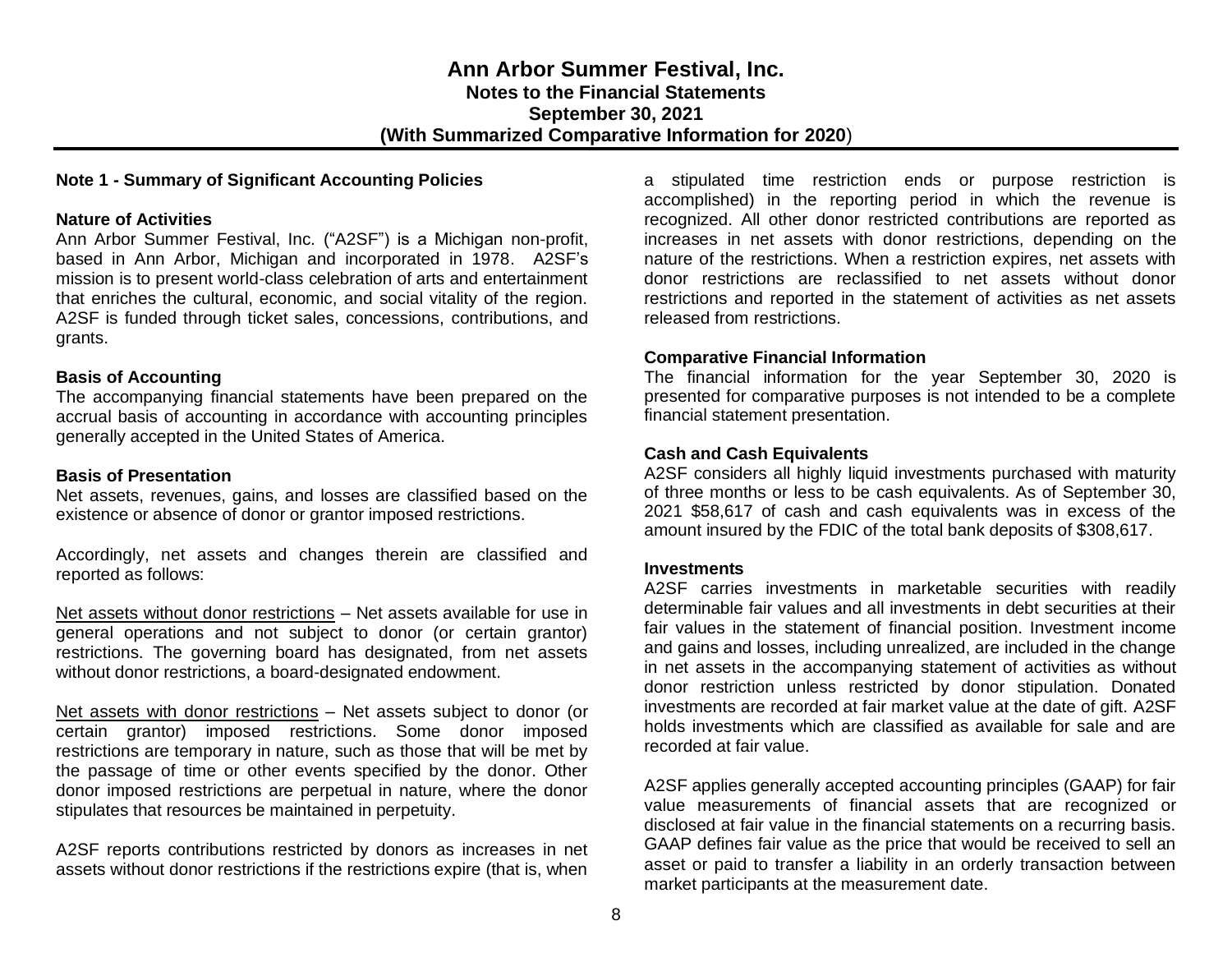#### **Grants Receivable**

A2SF holds various types of receivables – accounts receivable related to A2SF operations, grant and sponsorship receivables, as well as contribution receivables (pledges, i.e. promises to give). A2SF uses the allowance method for accounting for doubtful accounts. Management regularly reviews the collection history of its receivables balances with particular attention given to those amounts greater than 90 days old. Based on management's review, no allowance was deemed necessary as of September 30, 2021 and 2020.

#### **Promises to Give**

Contributions are recognized when the donor makes a promise to give to A2SF that is, in substance, unconditional.

A2SF uses the income approach to value unconditional promises to give, in the aggregate on an annual basis, under the fair value option.

#### **Property and Equipment**

A2SF follows the practice of capitalizing all expenditures in excess of \$500 for property and equipment at cost; the fair value of donated fixed assets is similarly capitalized. Major improvements are capitalized while ordinary maintenance and repairs are expensed.

A2SF evaluates long-lived assets for impairment using a discounted cash flow method whenever events or changes in circumstances indicate that the carrying amount of an asset may not be recoverable in accordance with accounting principles generally accepted in the United States of America.

Depreciation is computed using the straight-line method over the estimated useful lives of the related assets.

Gifts of land, buildings, equipment and other long-lived assets are also reported as revenue without donor restrictions and net assets, unless subject to time restrictions. Absent explicit donor stipulations for the time long-lived assets must be held, expirations of restrictions resulting in reclassification of net assets with donor restrictions as net assets without donor restrictions are reported when the long-lived assets are placed in service.

#### **Beneficial Interest in Assets Held by Others**

A2SF has previously established an endowment held and managed by the Ann Arbor Area Community Foundation ("Foundation"). A2SF is eligible to receive distributions based on earnings on the average balance of the endowment, not to exceed the available balance. A2SF received disbursements of \$1,605 and \$1,543 during the years ended September 30, 2021 and 2020, respectively. With the exception of the previously mentioned allowable disbursements and an annual fee not to exceed the principal balance, the Foundation cannot make disbursements of the endowment corpus. The Foundation has variance power of these funds. The principal balance of these funds was \$129,237 and \$41,688 as of September 30, 2021 and 2020.

#### **Revenue and Revenue Recognition**

Revenue is recognized when earned. Program service fees are deferred to the applicable period in which the performance obligations are met. Contributions are recognized when cash, securities or other assets, an unconditional promise to give, or notification of a beneficial interest is received. Conditional promises to give are not recognized until the conditions on which they depend have been substantially met.

#### **Donated Services and Goods**

During the year, contributed goods and services meeting the requirements for recognition in the financial statements including legal services, printing, advertising, food, parking, etc. have been recorded at the fair value of the donations received. Total value of donated goods and services included in expenses was \$21,119 and \$20,000 for September 30, 2021 and 2020, respectively.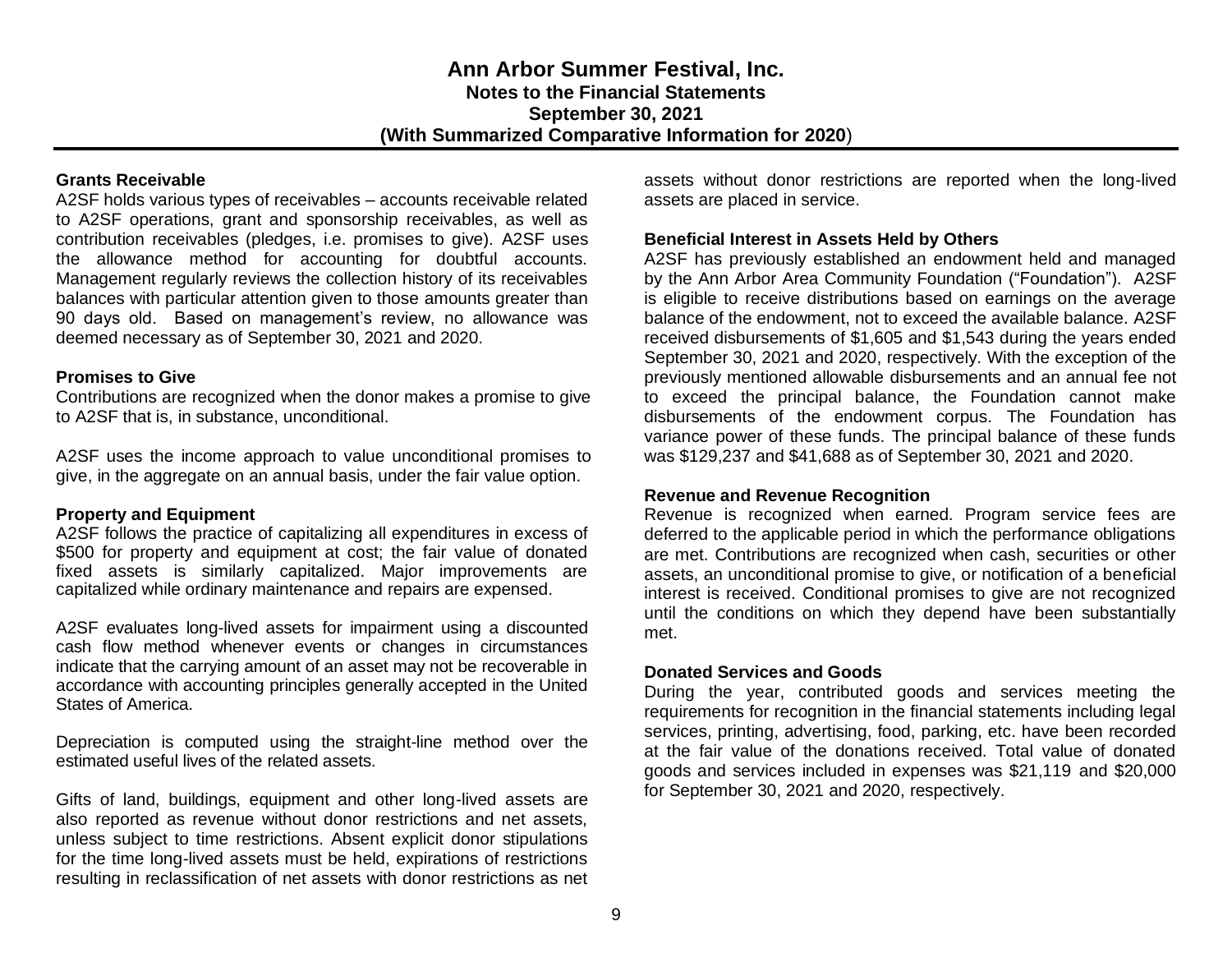#### **Advertising**

A2SF expenses advertising costs the first time the advertising occurs. Advertising expense for the years ended September 30, 2021 and 2020 was \$38,047 and \$24,514, respectively. These amounts include in-kind advertising expenses.

#### **Functional Expenses**

The costs of program and supporting services activities have been summarized on a functional basis in the statement of activities. The statement of functional expenses present the natural classification detail of expenses by function. Accordingly, certain costs have been allocated among the programs and supporting services benefited such as salaries and related expenses.

#### **Paycheck Protection Program (PPP) Loan**

A2SF accounts for the PPP loan as a financial liability in accordance with FASB ASC 470 *Debt*. Interest is accrued throughout the life of the loan, even when no payments are currently due. All amounts were forgiven during the fiscal year.

#### **Income Tax Status**

A2SF is qualified as a tax-exempt organization under Section 501(c)(3) of the Internal Revenue Code, and is classified as an organization other than a private foundation, as described in Section 509(a). A2SF files information returns in the U.S. Federal and Michigan jurisdiction.

#### **Risks and Uncertainties**

A2SF invests in various investment securities. Investment securities are exposed to various risks such as interest rate, market, and credit risks. Due to the level of risk associated with certain investment securities, it is at least reasonably possible that changes in the values of investment securities will occur in the near term and that such changes could materially affect the amounts reported in the balance sheet.

#### **Use of Estimates**

The preparation of financial statements in conformity with accounting principles generally accepted in the United States of America requires management to make estimates and assumptions that affect certain reported amounts and disclosures. Accordingly, actual results could differ from those estimates.

#### **Subsequent Events**

Management has evaluated subsequent events through February 22, 2022, which is the date the financial statements were available to be issued.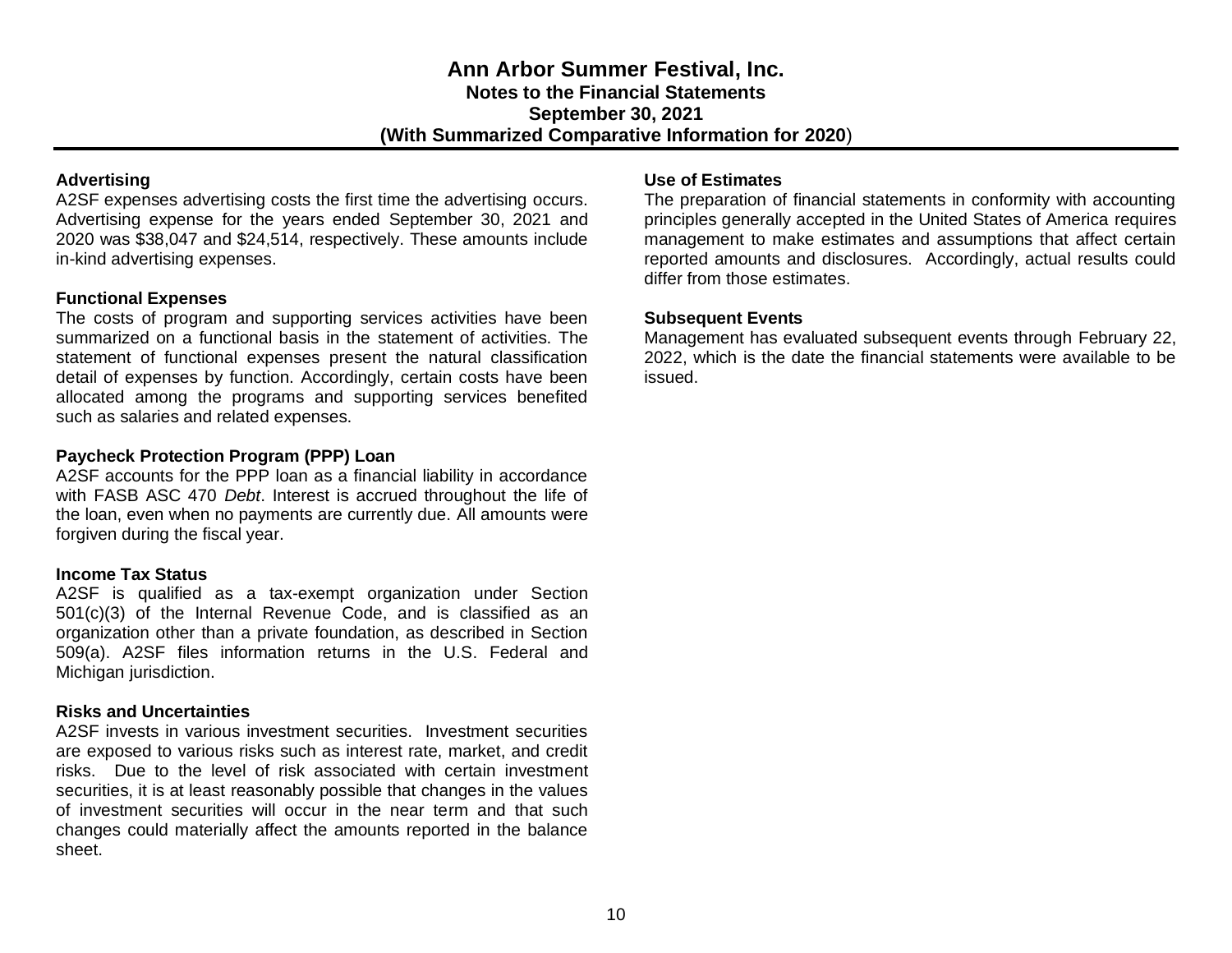#### **Note 2 - Liquidity and Availability**

Financial assets available for general expenditure, that is, without donor or other restrictions limiting their use, within one year of the statement of financial position date, comprise the following:

|                                                                                                                                                                                                  |    | 2021                                  | 2020                                        |
|--------------------------------------------------------------------------------------------------------------------------------------------------------------------------------------------------|----|---------------------------------------|---------------------------------------------|
| Cash and cash equivalents<br>Investments<br>Grants receivable<br>Promises to give                                                                                                                | S  | 294,519<br>368,847<br>3,600<br>53,436 | \$<br>194,800<br>304,336<br>4,500<br>51,809 |
| Total financial assets - end of year                                                                                                                                                             |    | 720,402                               | 555,445                                     |
| Less: Financial assets unavailable for general<br>expenditures within one year, due to:<br>Contractual or donor-imposed restrictions<br>Restricted by donor with time or purpose<br>restrictions |    | (280, 290)                            | (342, 274)                                  |
| Board designations:<br>Endowment earnings, primarily for<br>long-term investing                                                                                                                  |    | (136, 235)                            | (73,108)                                    |
| Financial assets available to meet cash needs for<br>general expenditures within one year                                                                                                        | \$ | 303,877                               | \$<br>140,063                               |

A2SF's goal is generally to maintain financial assets to meet 3 to 6 months of operating expenses (approximately \$600,000). As part of its liquidity plan, excess cash is invested in short-term investments, including money market accounts and certificates of deposit. A2SF has a \$50,000 line of credit available to meet cash flow needs.

#### **Note 3 - Promises to Give**

Promises to give are scheduled to be collected as follows:

|                  |    | 2021   | 2020 |        |  |
|------------------|----|--------|------|--------|--|
| Promises to give | S  | 55,936 | \$   | 51,809 |  |
|                  |    |        |      |        |  |
| Amounts due in   |    |        |      |        |  |
| 2022             | \$ | 53,436 |      |        |  |
| 2023             |    | 2,500  |      |        |  |
|                  | \$ | 55,936 |      |        |  |

All amounts due are current and expected to be fully received.

|                               | 2021 |        |   | 2020     |  |  |
|-------------------------------|------|--------|---|----------|--|--|
| Balance beginning of the year |      | 51.809 | S | 51       |  |  |
| Less collections              |      | (873)  |   | (6, 242) |  |  |
| Add new pledges               |      | 5,000  |   | 58,000   |  |  |
| Balance end of the year       | S    | 55.936 |   | 51,809   |  |  |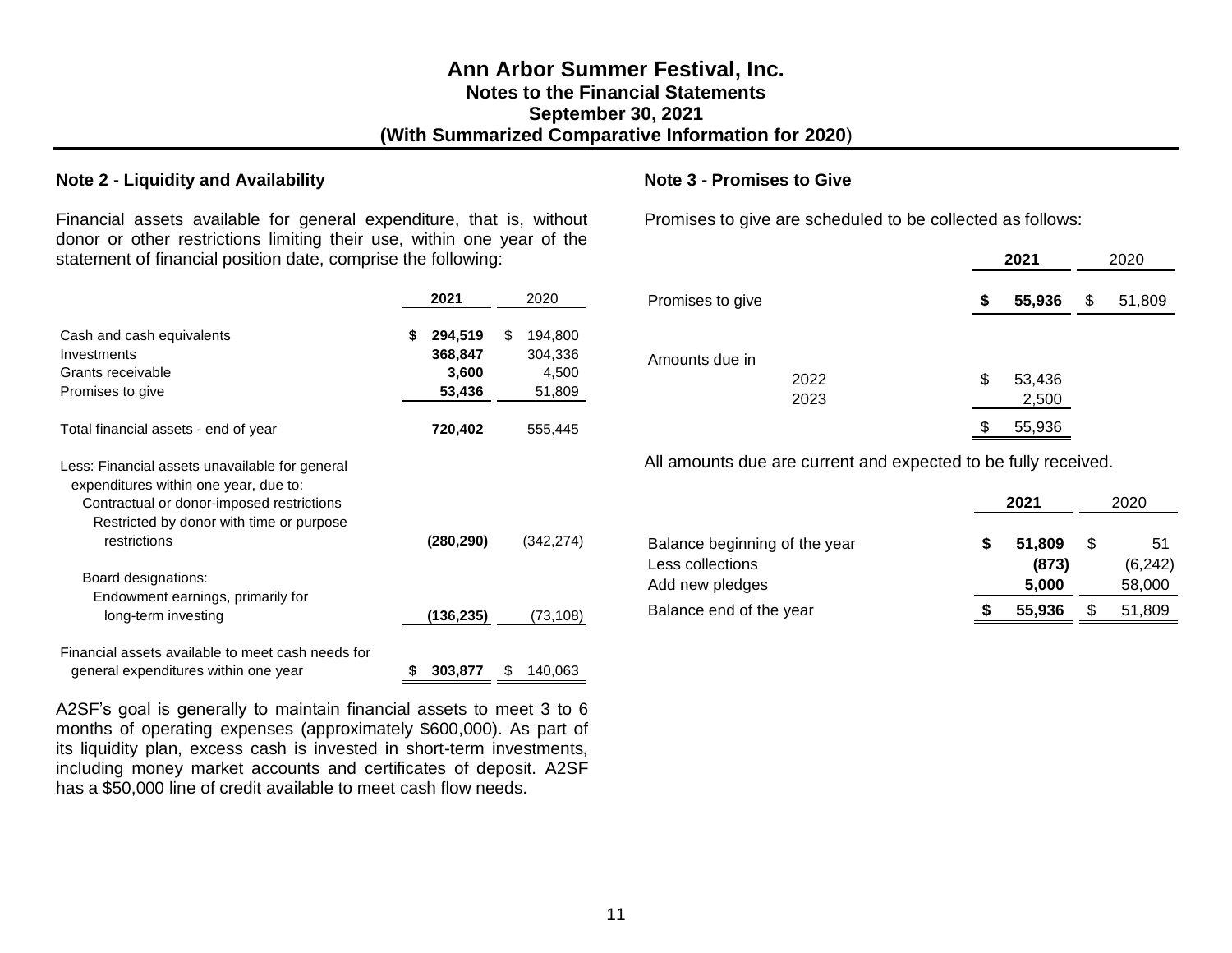#### **Note 4 - Conditional Promises to Give**

During the fiscal year, A2SF received conditional promises to give related to local and federal grants. Payment of the grants is contingent upon spending the funds for the designated allowable purpose and various compliance requirements in accordance with 2 CFR 200 or other donor related barriers. The conditional contributions consisted of the following as of September 30, 2021:

| Condition/<br><b>Grant Purpose</b> | Total<br>Contract/Grant<br>Amount |        | Spent to<br>Date | Conditional<br>Contribution |        |
|------------------------------------|-----------------------------------|--------|------------------|-----------------------------|--------|
| Zero waste for summer festival     |                                   | 10.000 |                  | -                           | 10.000 |

#### **Note 5 - Grants Receivable**

A2SF had the following grants receivable as of September 30:

|                                                | 2021  | 2020 |       |  |
|------------------------------------------------|-------|------|-------|--|
| Michigan Council for Arts and Cultural Affairs | 3.600 | S    | 4.500 |  |

#### **Note 6 - Revenue from Contracts with Customers**

The following summarizes revenue by type for the year ended September 30, 2021 and 2020:

|                                       | 2021 |         |   | 2020    |
|---------------------------------------|------|---------|---|---------|
| Revenue from contracts with customers | S    | 23,925  | S | 3,609   |
| Contributions                         |      | 283,642 |   | 207,158 |
| Sponsorship                           |      | 67,450  |   | 180,864 |
| Grants                                |      | 313,986 |   | 185,472 |
| PPP loan forgiveness                  |      | 185,798 |   |         |
| In-kind contributions                 |      | 21,119  |   | 20,000  |
| Other revenue                         |      | 1,141   |   | 1,802   |
| Interest and dividend income          |      | 2,743   |   | 6,313   |
| Realized gain on investments          |      | 347     |   | 964     |
| Unrealized gain on investments        |      | 60,168  |   | 19,746  |
| Total revenue                         |      | 960,319 | S | 625,928 |

The revenue from contracts with customers for the year ended September 30, 2021 and 2020 consists of:

|                                   | 2021 |           |  | 2020  |  |  |
|-----------------------------------|------|-----------|--|-------|--|--|
| Revenue earned at a point in time |      | 23,925 \$ |  | 3.609 |  |  |

Revenue earned at a point in time consists of various festival programs such as private party rentals, ticket and souvenir sales provided to local business owners and patrons throughout the year. Generally, private party rentals must be prepaid and therefore the revenues and cash flows related to that program is not subject to the same amount of uncertainty as other activities. The private party rentals and other ticket programs are typically one day events and therefore the performance obligation is typically satisfied when the attendee attends the event; if the attendee does not attend the entire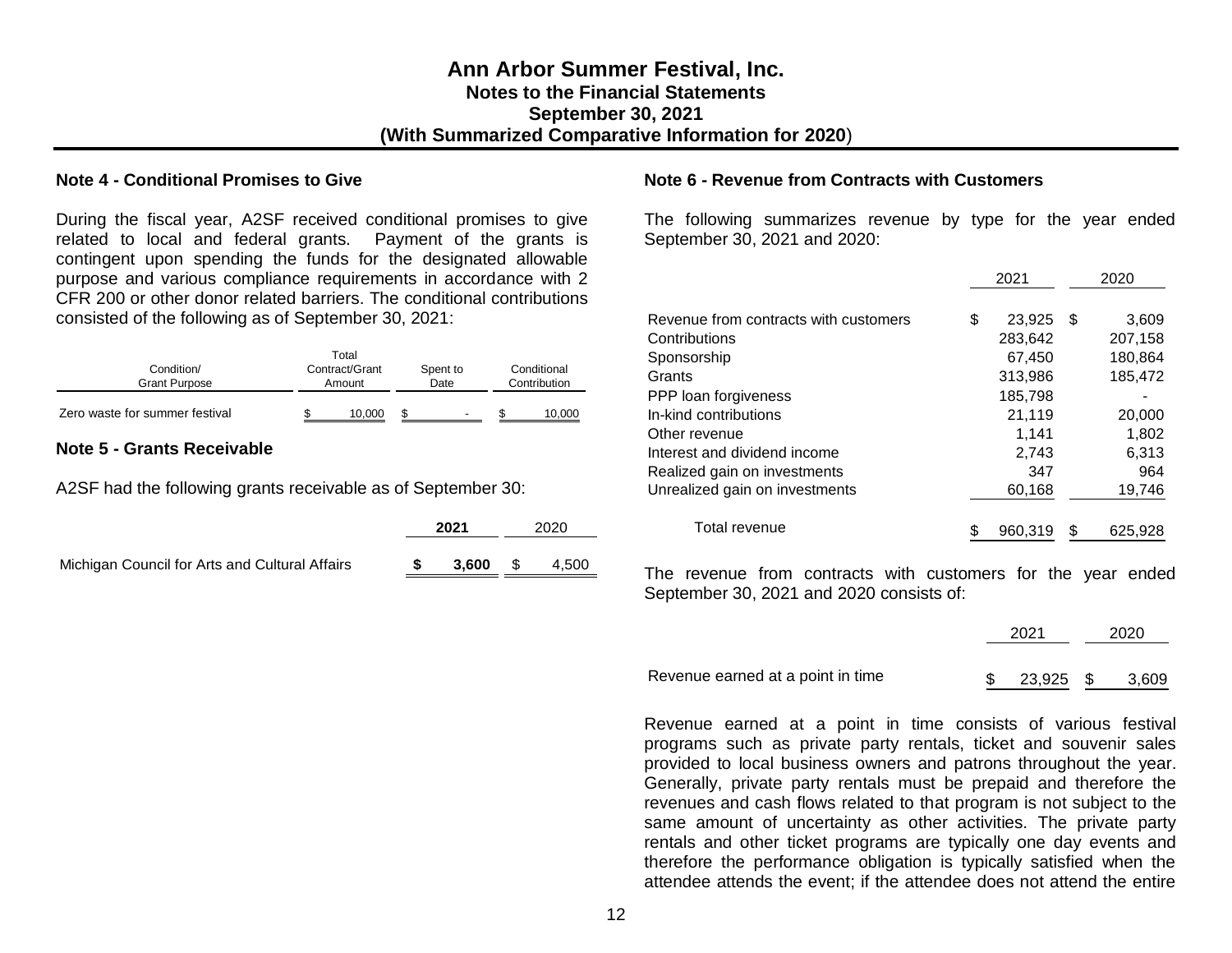event, revenue is still earned if some portion of the event was attended. This is because if the attendee attends a portion of the event, they will not be refunded their money. There is no variable consideration for the events depending on who is attending as payment is received in advance or at time of entry. The transaction price is calculated using the expected value method based on historical experience for each price. Because the majority of attendees are paying timely and in advance, there is no constraint.

Revenue earned over time consists of advertising from local business owners throughout the area. The overall economy of the State of Michigan impacts A2SF's number of advertisements and the business's ability to pay. The advertisement period is an event or season and therefore the performance obligation is typically satisfied over the period of time of the specific contract. The receivable is due on receipt of the commitment. Most of the performance obligations are considered "stand-ready" performance obligations and are therefore recognized as revenue over the length of the contract term. The transaction price is allocated to the performance obligations based on the stand-alone selling price. Advertisement revenue is recognized based on the number of days completed in a contract period.

The following summarizes contract assets and contract liabilities as of:

|                     | September<br>30, 2021 |                | September<br>30, 2020 |                 | October<br>. 2020 |   |
|---------------------|-----------------------|----------------|-----------------------|-----------------|-------------------|---|
| Accounts receivable |                       | $\blacksquare$ |                       | $\qquad \qquad$ |                   | - |
| Deferred revenue    |                       | 15,000         |                       | 31,250          |                   |   |

There were no changes in judgments related to revenue recognition for the years ended September 30, 2021 and 2020.

A2SF uses the practical expedient to record revenue as if there is no significant financing component when the receivable is due within one year.

#### **Note 7 - Investments**

Fair value of investments is determined by Level 1 inputs, which generally use quoted prices in active markets for identical assets that A2SF has the ability to access. The fair value at September 30 is summarized as follows:

|                                                  | 2021 |                            | 2020 |                          |  |
|--------------------------------------------------|------|----------------------------|------|--------------------------|--|
| Money market funds<br>Bond funds<br>Mutual funds | 5    | 2,185<br>91,640<br>274,872 | S    | 150<br>91,917<br>211,319 |  |
| Total investments                                |      | 368,697                    |      | 303,386                  |  |

Investment income is composed of the following at September 30:

|                                                                                          |   | 2021                   | 2020 |                        |
|------------------------------------------------------------------------------------------|---|------------------------|------|------------------------|
| Dividends and interest<br>Realized gain on investments<br>Unrealized gain on investments | S | 2.743<br>347<br>60,168 | S    | 6,313<br>964<br>19,746 |
|                                                                                          | S | 63,258                 |      | 27,023                 |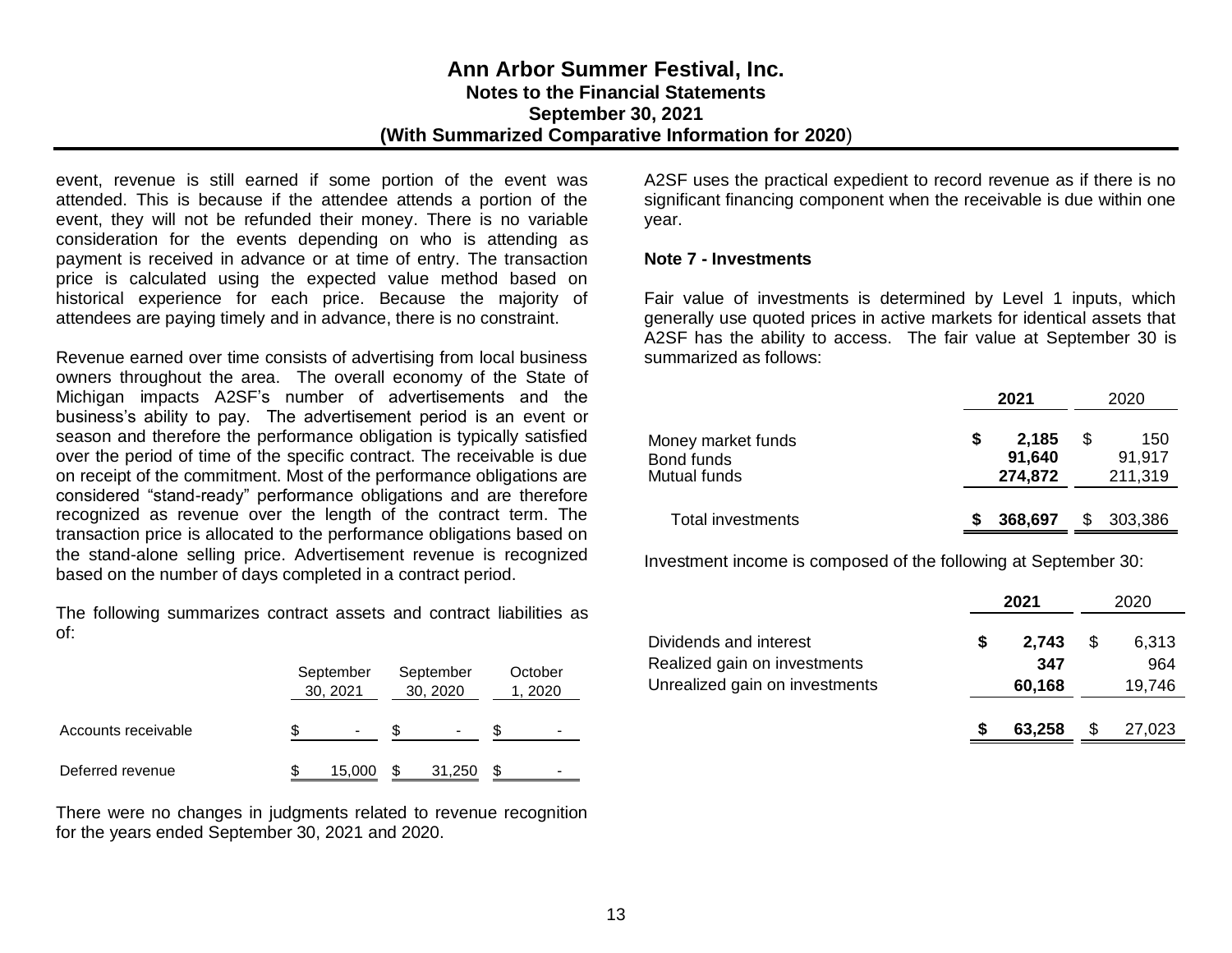#### **Note 8 - Property and Equipment**

Major classes of assets and related accumulated depreciation thereon are summarized as follows:

|                               | 2021        | 2020        | Estimate<br>Useful Life |
|-------------------------------|-------------|-------------|-------------------------|
| Office equipment              | 25,311<br>S | 29,722<br>S | 3-7 years               |
| Production equipment          | 131,232     | 126,358     | 3-7 years               |
|                               | 156,543     | 156,080     |                         |
| Less: accumulated deprecation | (147, 108)  | (147,998)   |                         |
|                               | 9,435       | S<br>8,082  |                         |

#### **Note 9 - Notes Payable**

During the fiscal year, A2SF received a Paycheck Protection Program (PPP) Loan of \$92,333 funded by the Federal government through the Small Business Administration. Final forgiveness was determined by the SBA in July 2021. Accordingly, \$93,131 of gain on extinguishment of debt has been realized in these financial statements.

During the prior fiscal year, A2SF received a Paycheck Protection Program (PPP) Loan of \$92,332 funded by the Federal government through the Small Business Administration. Final forgiveness was determined by the SBA in March 2021. Accordingly, \$92,667 of gain on extinguishment of debt has been realized in these financial statements.

#### **Note 10 - Board Designated Net Assets**

The Board of Directors of A2SF has voluntarily designated \$136,235 and \$73,108 as of September 30, 2021 and 2020, respectively, whose purpose is to be held as corpus in the endowment fund until the endowment reaches its investment goal.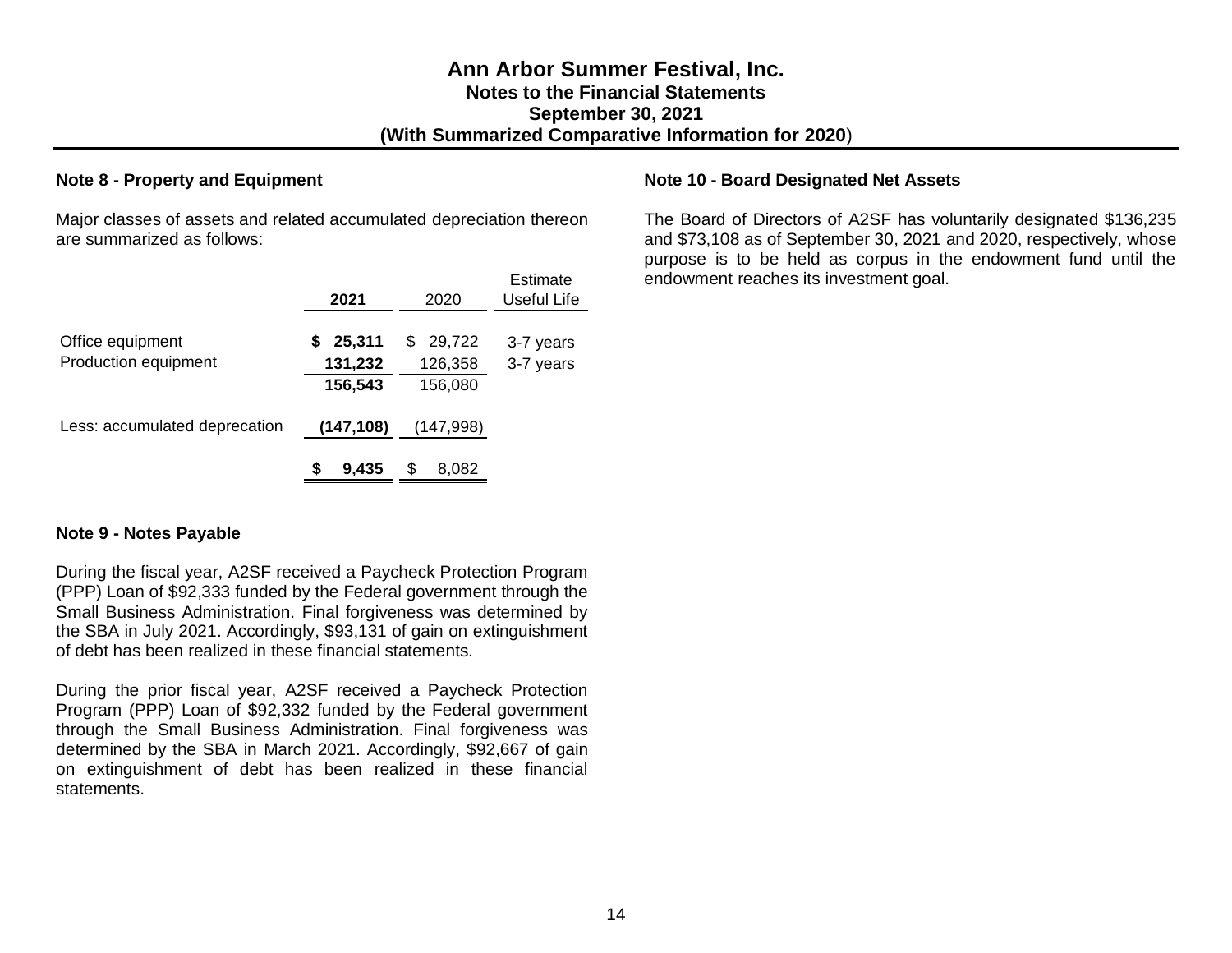#### **Note 11 - Net Assets With Donor Restrictions**

Net assets with donor restrictions are restricted for the following purposes and periods at September 30:

|                                                                                                                                                                                                                                         | 2021                               | 2020                               |
|-----------------------------------------------------------------------------------------------------------------------------------------------------------------------------------------------------------------------------------------|------------------------------------|------------------------------------|
| Subject to expenditure for<br>specified purpose:<br>Summer internships<br>Other programs                                                                                                                                                | \$<br>13,678                       | S<br>23,526<br>1,000               |
|                                                                                                                                                                                                                                         | 13,678                             | 24,526                             |
| Subject to the passage of time:<br>Promises to give that are not<br>restricted by donors, but which<br>are unavailable for expenditure<br>until due<br>2022<br>2023<br>Endowment<br>Underwriting<br>Sponsorship of 2021 Summer Festival | 2,500<br>2,500<br>29,000<br>34,000 | 2,500<br>5,020<br>79,000<br>86,520 |
| Endowments:                                                                                                                                                                                                                             |                                    |                                    |
| Permanently restricted to<br>general endowment                                                                                                                                                                                          | 232,612                            | 231,228                            |
| Total net assets with<br>donor restrictions                                                                                                                                                                                             | \$<br>280,290                      | \$<br>342,274                      |

#### **Note 12 - Net Assets Released from Restrictions**

Net assets were released from donor restrictions by incurring expenses satisfying the restricted purpose or by occurrence of the passage of time or other events specified by the donors as follows for the years ended September 30, 2021 and 2020:

|                                                              |   | 2021   |    | 2020   |
|--------------------------------------------------------------|---|--------|----|--------|
| Expiration of time restrictions                              | S | 57.520 | \$ | 39,000 |
| Satisfaction of purpose restrictions<br>Educational programs |   | 11,000 |    |        |
|                                                              | S | 68,520 | S  | 39,000 |

#### **Note 13 - Endowment Fund**

A2SF treats monies received as endowments as net assets with donor restrictions at the fair market value of the initial contribution. Net income from these endowments may be spent as A2SF sees fit with the current policy that the distributions are limited to 4.5% of the average value of the endowment balance over the previous seven years, with no distributions to be made until the combined endowment accounts reach \$500,000. Endowments are invested with the objective of achieving a long-term growth of principal and income using the following investment vehicles - equity securities, mutual funds, fixed income securities (maturities longer than one year) and cash equivalents (maturities less than one year) and using targeted allocations between these vehicles with, at minimum, annual rebalancing to maintain the strategic allocation goals.

The endowment funds are invested in a checking account, money market account, and in mutual funds. These amounts are listed in the statement of financial position other assets section as restricted cash and restricted investments.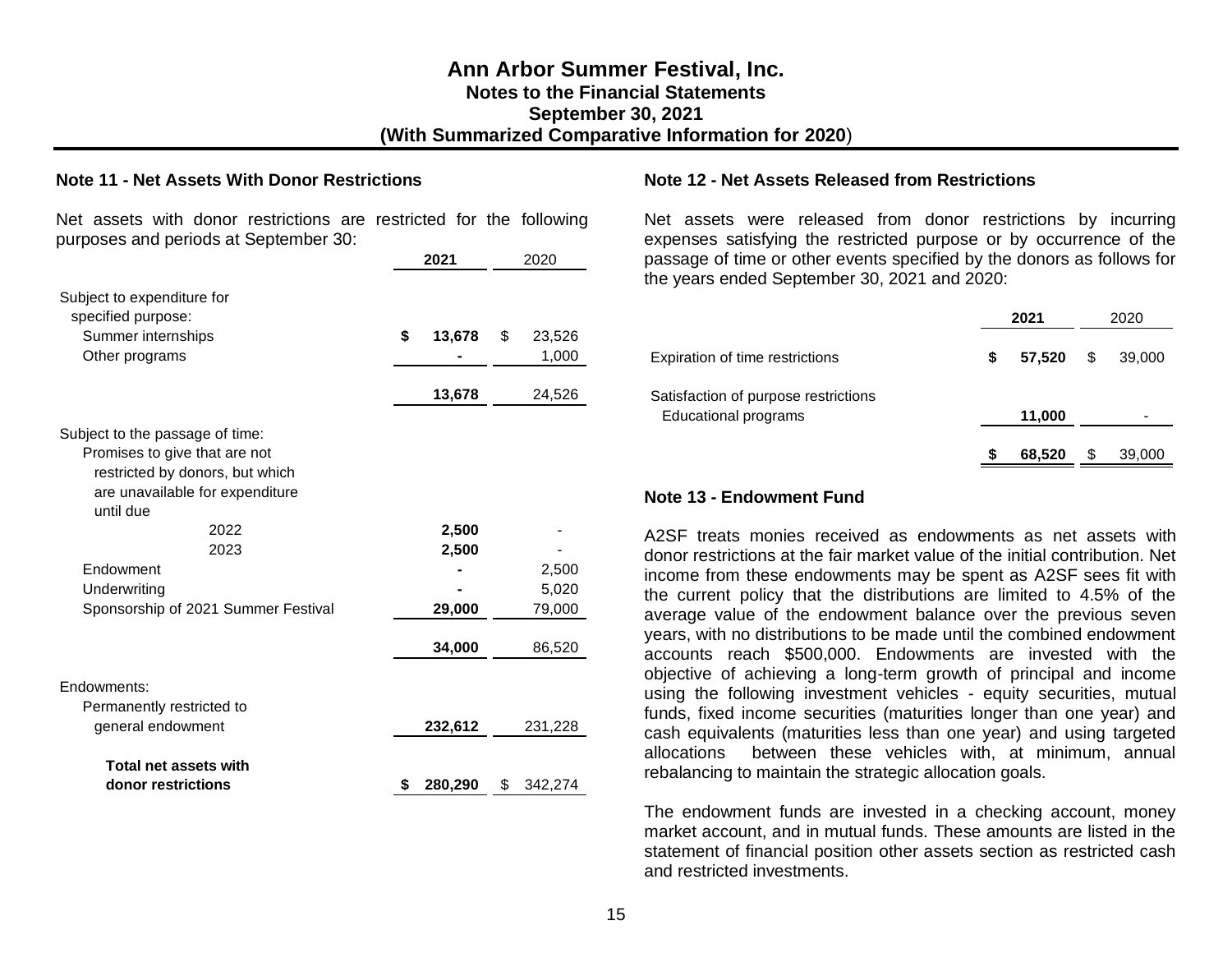The endowment net asset composition by type of fund as of September 30, 2021 is as follows:

|                                        |    | <b>Without Donor</b><br><b>Restriction</b> |   | <b>With Donor</b><br><b>Restrictions</b> | Total                |  |
|----------------------------------------|----|--------------------------------------------|---|------------------------------------------|----------------------|--|
| Endowment corpus<br>Endowment earnings | \$ | $\blacksquare$<br>136,235                  | S | 232.612<br>۰                             | \$232,612<br>136,235 |  |
|                                        | S  | 136,235                                    | S | 232.612                                  | \$368,847            |  |

The changes in endowment net assets for the year ended September 30, 2021 are as follows:

|                        |    | <b>Without Donor</b><br><b>Restriction</b> | <b>With Donor</b><br><b>Restrictions</b> |         | Total         |  |
|------------------------|----|--------------------------------------------|------------------------------------------|---------|---------------|--|
| Beginning of year      | \$ | 73.108                                     | \$                                       | 231,228 | \$304,336     |  |
| Contributions          |    | ۰                                          |                                          | 1,384   | 1,384         |  |
| Investment income      |    | 2,959                                      |                                          | -       | 2,959         |  |
| Unrealized gain (loss) |    | 60,168                                     |                                          |         | 60,168        |  |
| End of year            | S  | 136,235                                    | \$                                       | 232,612 | 368,847<br>S. |  |

The endowment net asset composition by type of fund as of September 30, 2020 is as follows:

|                                               |    | <b>Without Donor</b><br>Restriction |   | With Donor<br><b>Restrictions</b> | Total               |  |
|-----------------------------------------------|----|-------------------------------------|---|-----------------------------------|---------------------|--|
| Endowment corpus<br><b>Endowment earnings</b> | \$ | 73,108                              | S | 231.228                           | \$231,228<br>73,108 |  |
|                                               | S. | 73,108                              | S | 231,228                           | \$304,336           |  |

The changes in endowment net assets for the year ended September 30, 2020 are as follows:

|                                             | <b>Without Donor</b><br>Restriction |    | <b>With Donor</b><br><b>Restrictions</b> | Total               |
|---------------------------------------------|-------------------------------------|----|------------------------------------------|---------------------|
| Beginning of year<br>Contributions          | \$<br>47.362                        | \$ | 205,113<br>26,115                        | \$252,475<br>26,115 |
| Investment income<br>Unrealized gain (loss) | 6,000<br>19,746                     |    |                                          | 6,000<br>19,746     |
| End of year                                 | \$<br>73,108                        | \$ | 231,228                                  | \$304,336           |

#### **Return Objectives and Risk Parameters**

A2SF has adopted a policy to invest with the objective of achieving long-term growth of principal and income to support current projects of A2SF.

#### **Strategies Employed for Achieving Objectives**

To satisfy its long-term rate-of-return objectives, A2SF's return objective is a mix of the following investment vehicles: equity securities, mutual funds, fixed income securities (maturities longer than one year) and cash equivalents (maturities less than one year) and using targeted allocations between these vehicles with, at minimum, annual rebalancing to maintain strategic allocation goals.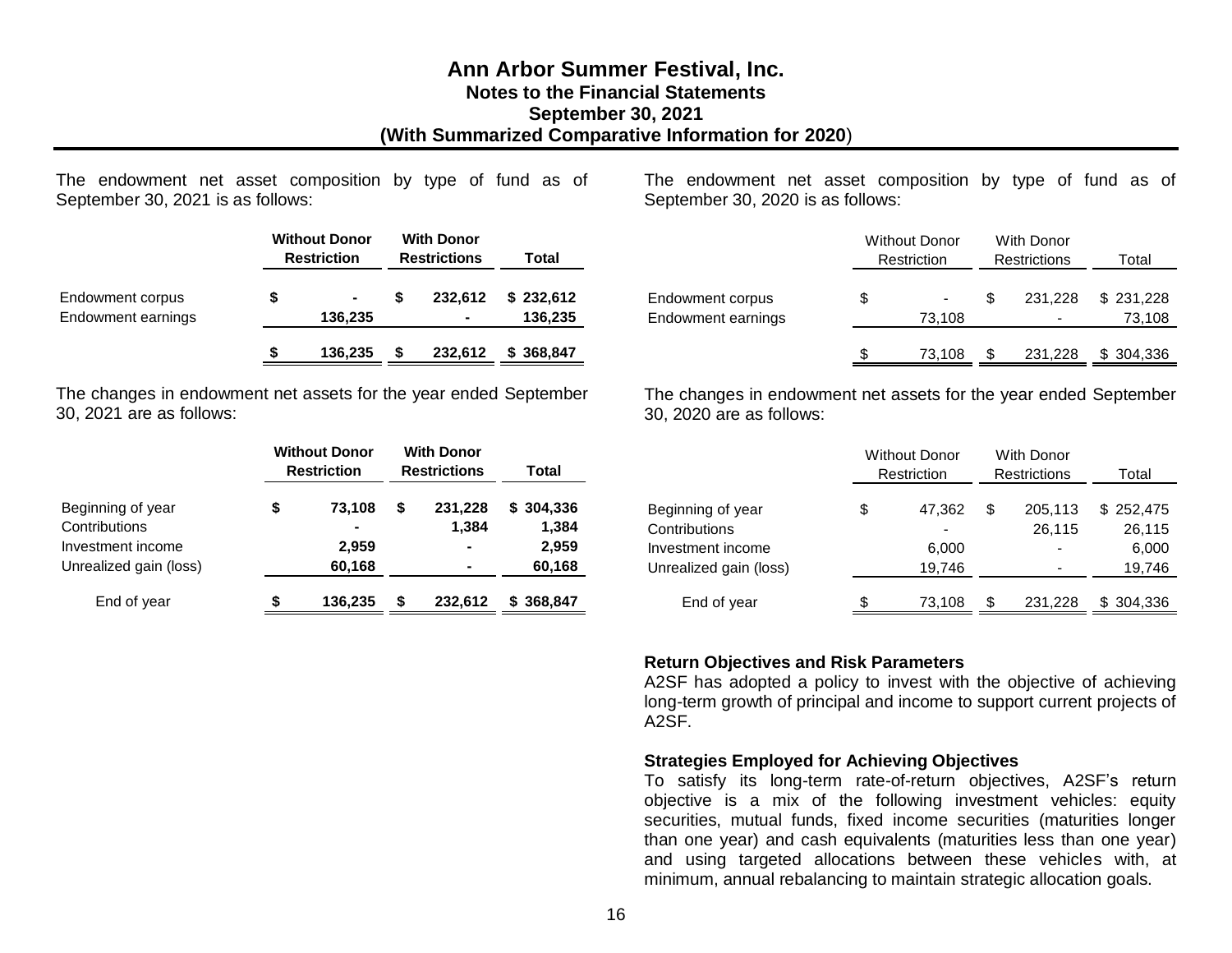#### **Spending Policy and How the Investment Objectives Relate to Spending Policy**

A2SF's finance committee will review annually and recommend a spending percentage as available according to the endowment balances and terms of use.

#### **Note 14 - Retirement Plan**

A2SF participates in a collective bargaining agreement with Local 395 of IATSE (International Alliance of Theatrical Stage of Employees) for performing artist services which represent approximately 7 percent of the total salaries incurred for each reported year.

A2SF contributes to the IATSE National Benefits Funds on behalf of applicable union employees. The pension and welfare contribution amounts are based on a set pay schedule. Amounts contributed for the years ended September 30, 2021 and 2020 were approximately \$406 and \$814, respectively.

A2SF maintains a 403(b) tax deferred annuity plan and a 457(b) deferred compensation plan for eligible employees not covered by the above plan. The contributions to the plans amounted to \$0 for both year September 30, 2021 and 2020, respectively.

#### **Note 15 - Operating Lease**

A2SF is renting office space at 210 Huronview, Ann Arbor, MI 48103. The current lease expires September 30, 2022. Future lease payments consist of the following:

2022 \$ 20,400

Lease expense for 2021 and 2020 was \$19,800 and \$19,005, respectively which consisted solely of minimum rentals and no contingent rentals or sublease rental income.

#### **Note 16 - Related Party Transactions**

The Board of Directors and the Executive Committee of Ann Arbor Summer Festival, Inc. include members who are employees and/or directors/trustees of the University of Michigan or the City of Ann Arbor. These entities serve A2SF in the following capacities.

The University of Michigan provided financial support to A2SF in the amount of \$29,000 and \$29,000 for September 30, 2021 and 2020, respectively. The University of Michigan has granted \$29,000 per year for five years beginning fiscal year 2017 and ending fiscal year 2021. The grant is recorded as a promise to give with receipt of funds as the expenses are incurred, and reimbursement is requested through the end of the grant period. Also, A2SF contracted with the University of Michigan for various services provided during the festival including, but not limited to, production offices, venue and equipment rentals, telephone, internet, event security, grounds, waste management, physical plant, and film services of which totaled approximately \$2,616 and \$36,300 for each year, respectively. Amounts due at yearend for these services and reflected in accounts payable were \$0 for both September 30, 2021 and 2020.

The City of Ann Arbor provided financial support to A2SF in the amount of \$31,000 and \$28,000 for September 30, 2021 and 2020, respectively. In-kind services the City of Ann Arbor and The Downtown Development Authority provided included, but were not limited to, licenses, street closures, barricades, and parking during the festival that totaled approximately \$0 and \$798 for each year, respectively.